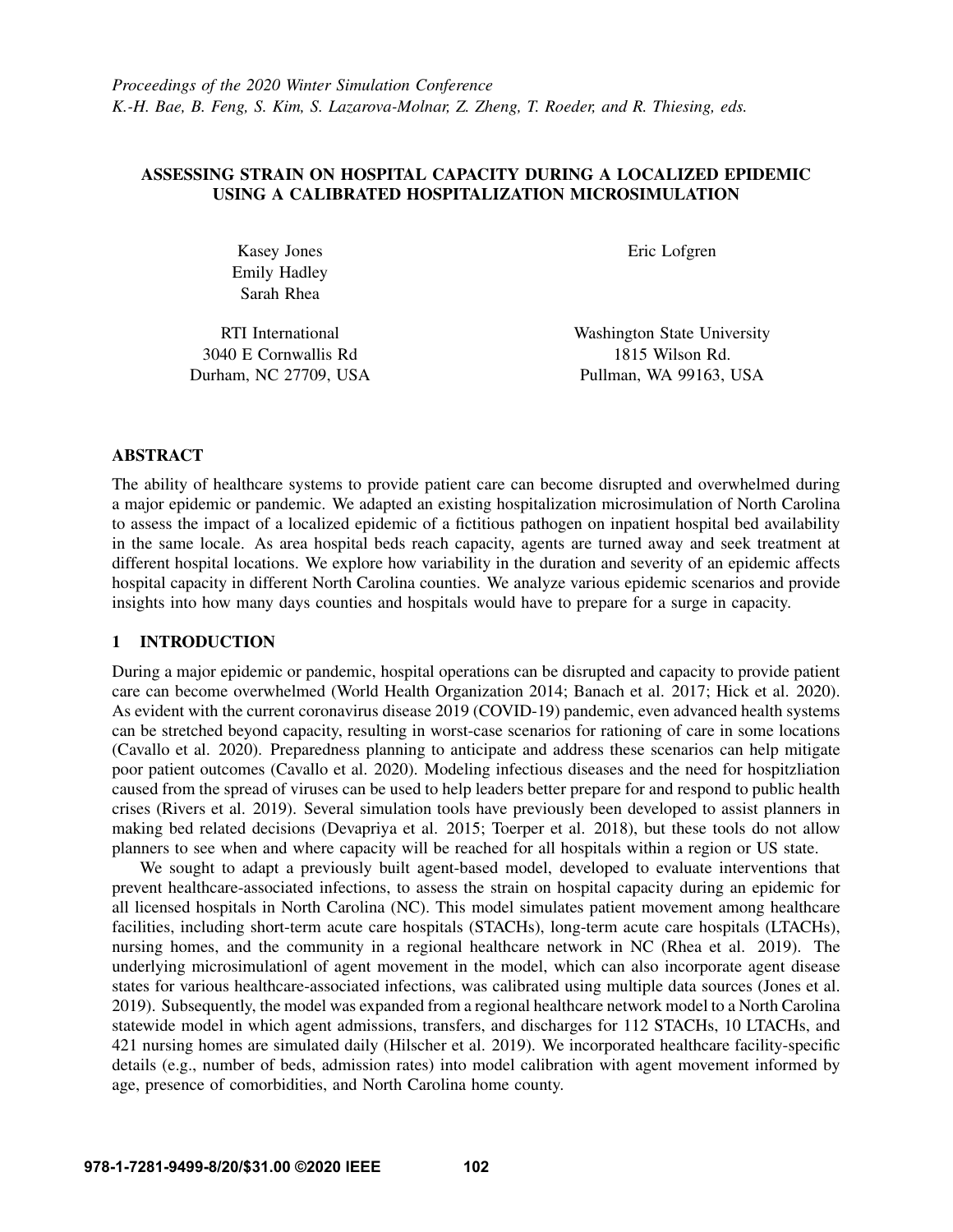### <span id="page-1-1"></span>1.1 Community Movement

Agents in the model have daily probabilities of moving from the community to one of several healthcare facility nodes. This movement was calibrated to match yearly totals of agent movement by agent demographics [\(Jones et al. 2019\)](#page-7-6). Within a calendar year, we expect over 900,000 admissions to the 112 short-term acute care facilities from agents that live in North Carolina and are currently within the community node [\(UNC](#page-8-2) [Sheps Center Data 2017\)](#page-8-2). Some large counties can expect to account for over 50,000 hospital admissions annually, while other small counties will have no more than 200-300 admissions for an entire year. While the quantity of admissions is drastically different for each county, we use this simulation to test the impact that similar epidemics could have on counties of all sizes. Table [1](#page-1-0) below shows example daily probabilities of agent movement for one county. The probability in this table is the daily probability that an agent from County X would go to any modeled healthcare facility (i.e., STACH, LTACH, nursing home). The five columns that follow represent that probability that if an agent was selected to go to a healthcare facility, that agent would go to one of the five different healthcare facility types. In this example, H1, H2, and H3 represent three different types of hospitals deidentified by health system affiliation and size.

| County Age |        | Probability H1 H2 H3                       |                           | LTACH NH |      |
|------------|--------|--------------------------------------------|---------------------------|----------|------|
| X          | $<$ 50 | $0.000173$ $0.207$ $0.188$ $0.605$ $0.0$   |                           |          | 0.0  |
| X          |        | $50 \le 65$ 0.000246 0.207 0.188 0.605 0.0 |                           |          | 0.0  |
| X          | 65+    | 0.000784                                   | $0.160$ $0.145$ $0.468$ 0 |          | .227 |

<span id="page-1-0"></span>Table 1: Example of community movement probabilities for county X.

Note that in our microsimulation, agents cannot move directly from the community to LTACHs, and that community to nursing home movement represents 15% of all community movement.

### 1.2 Hospital Movement and Assumptions

Each agent admitted to a hospital is assigned a unique length of stay based on hospital-specific distributions, with an average length of stay of 5 days. The statewide model includes 21,463 beds [\(NC Department of](#page-7-8) [Health and Human Services 2018\)](#page-7-8). During a typical model run, once steady state is reach (about 50 days), approximately 60% of all hospital beds are occupied.

We make a few additional simplifying assumptions, including that the fictitious pathogen effects agents of all ages at the same rate and that the epidemic did not impact the following parameters in the model:

- average length of stay at healthcare facilities
- proportion of agents seeking an intensive-care unit (ICU)
- all-cause mortality
- the proportion of agents leaving the community and seeking nursing home care

Each of these assumptions could be revisited and adjusted using available data from example epidemics or pandemics.

As the modeled epidemic grows towards its peak, more agents will be admitted to hospitals. Details of how the epidemic effects admissions are in section [2.1.](#page-2-0) If a hospital reaches capacity, agents are turned away and seek treatment at a different hospital location. Upon being turned away from the first hospital, agents attempt their *next choice* hospital. This next choice represents the hospital that an agent would have gone to if the agent was a transfer from the original hospital they were assigned to. The second choice hospital is selected based on a combination of the agent's home county and the first hospital. If this second hospital is full, an agent will try any hospital in their surrounding area, which consists of all hospitals that had discharge data for someone from the agents home county. Finally, if all of these hospitals are full, the agent is considered completely turned away and would need to seek treatment somewhere else. We do not simulate this additional search for another hospital.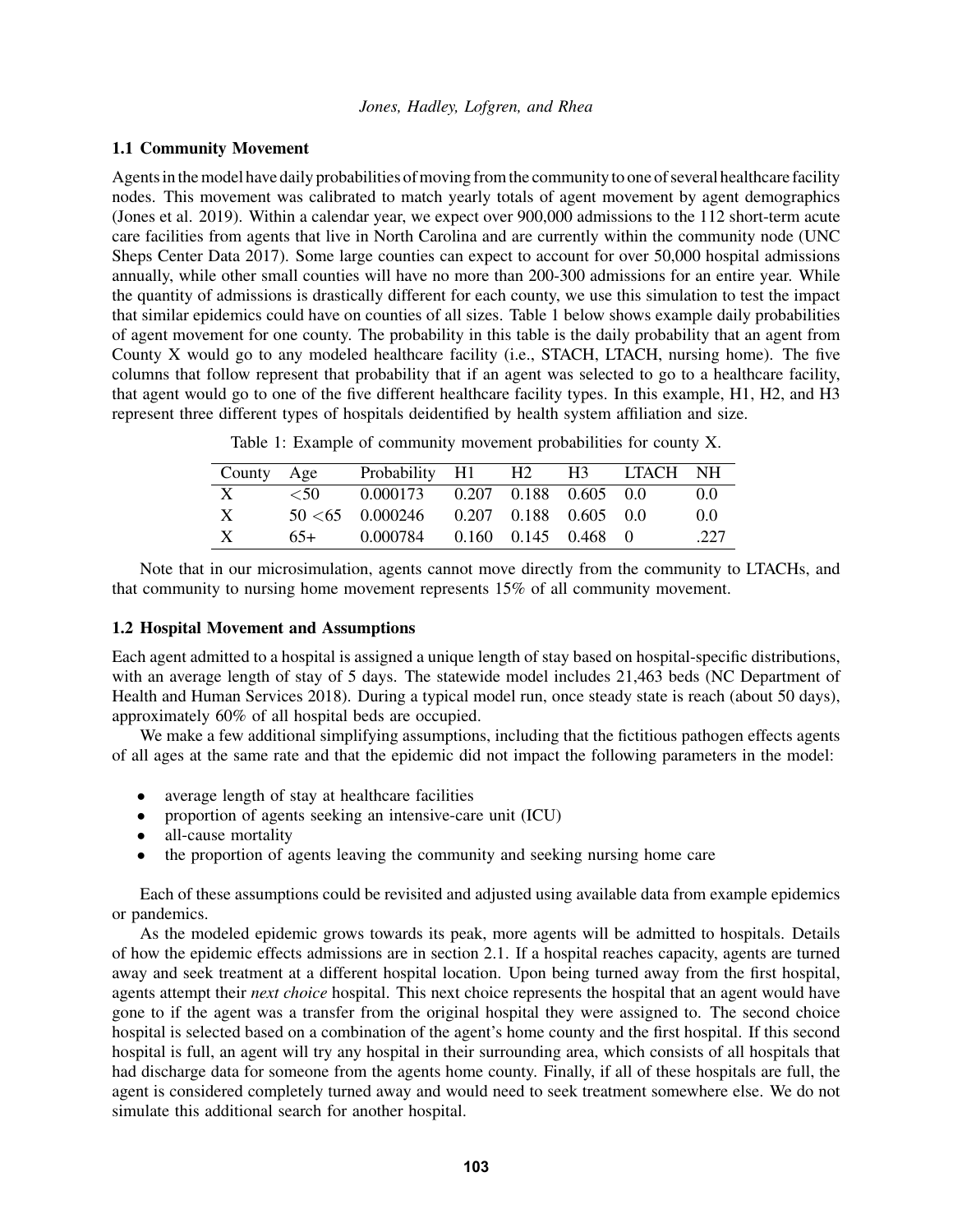#### *Jones, Hadley, Lofgren, and Rhea*

### 2 The Epidemic

On top of the underlying microsimulation, we included a fictitious epidemic to increase the number of hospitalizations occurring. The disease attacks all agents equally and will increase an agents probability of needing hospitalization. Agents cannot die from the disease, and they are assigned a length of stay from the same distribution used for normal agents. Although we did not include any of the following in our epidemic, the model is capable of:

- Assigning disease to agents based on age, gender, or other demographics.
- Including unique length of stat distributions by disease.
- Modeling ICU vs. non-ICU bed needs.
- Including disease mortality.

Since this epidemic is fictitious, the results are not to be used and only serve to show the type of analysis capable of the model. Including a fake mortality rate of  $x\%$ , would only contribute to the epidemic being fictitious. For this reason, we did not include varying disease rates by demographic, LOS distributions, ICU and non-ICU bed assignments, or disease mortality.

## <span id="page-2-0"></span>2.1 The Epidemic Curve

Figure [1](#page-2-1) provides an example of the fictitious epidemic curve. The curve shows the increased likelihood of agents moving from the community to a facility for an outbreak lasting 30 days with a maximum increased likelihood of 100%. The characteristics of this curve could be adjusted to reflect specific epidemic curves.



<span id="page-2-1"></span>Figure 1: Increase in daily probability based on example epidemic.

By examining the curve, we see that agents are twice as likely to need healthcare on day 65 (the midpoint of the outbreak) than they would be before the outbreak began. For the fictitious epidemic, we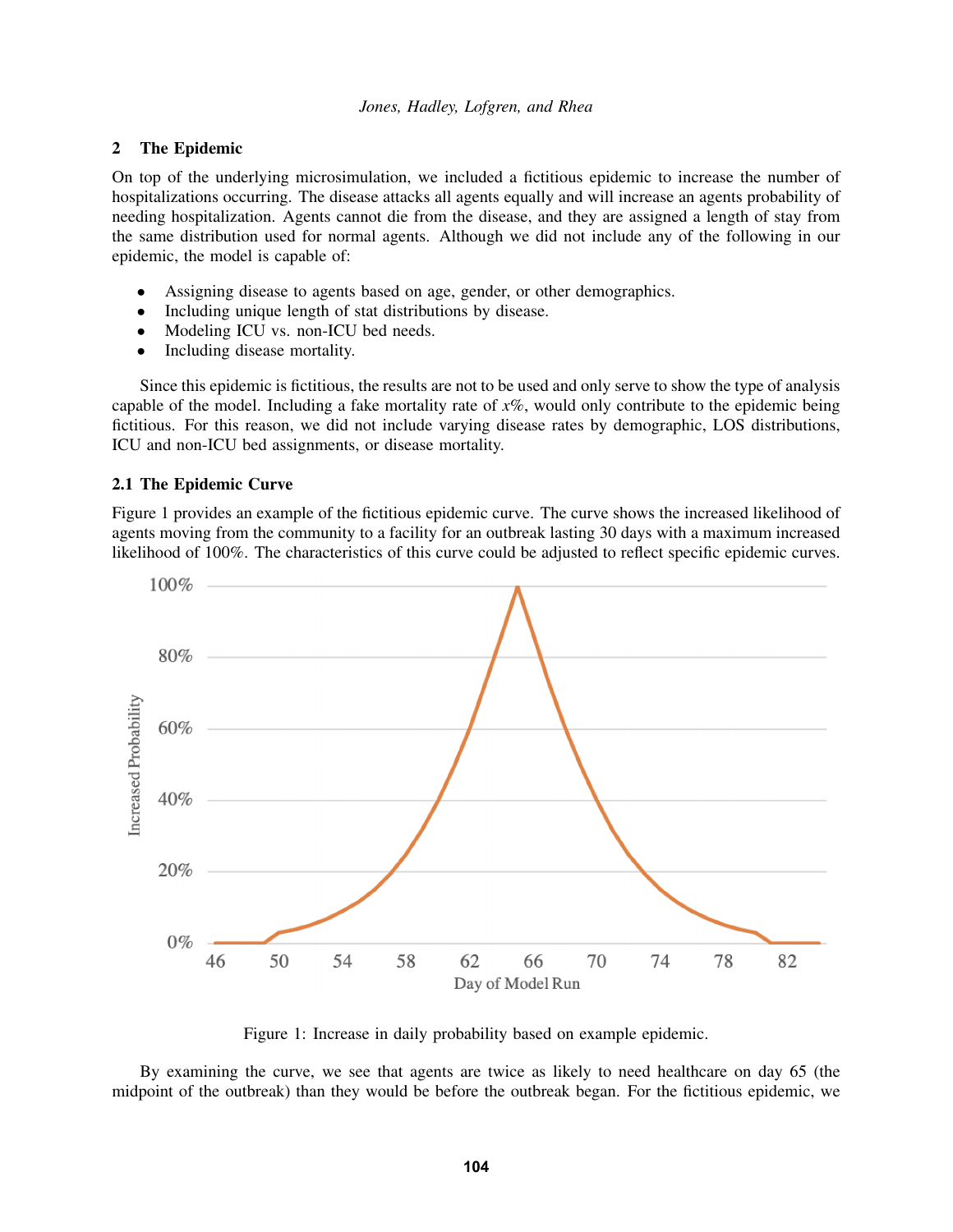used a variation of the sigmoid function,

$$
\frac{1}{1+e^{-x}},
$$

to calculate this increase in probability. The function was scaled to the current day in the epidemic until the midpoint in Equation (1), and then scaled back down until the epidemic finished in Equation (2).

$$
X = -5 + 10*(d/l) \tag{1}
$$

$$
X = -5 + 10 * (l - d/l) \tag{2}
$$

where *d* was the current day of the epidemic, *l* was the total length of the epidemic. Note that this equation was arbitrarily chosen so that −5 < *X* < 5, and that the values of 5 and 10 in this equation are not related to the severity values chosen for model runs. This will result in an increased probability ranging from 0% to 100%. The value of *X* is then plugged into Equation (3).

$$
m = \frac{\frac{1}{1+e^{-X}}}{.5} * s \tag{3}
$$

where *s* is the severity, and *m* is the calculated multiplier that was used to increase the daily probability.

#### 2.2 Scenarios

We created different epidemic scenarios and tested the impact of each scenario on all 100 NC counties. For each scenario, an epidemic begins in a single county on day 50 of the model run, as the microsimulation generally takes about 50 days to ramp-up to a steady-state. The epidemic only effects the probabilities of community transition for the single county specified for each model run. Agents within these communities all have daily probabilities of transferring from the community to one of the other healthcare facility nodes (section [1.1\)](#page-1-1). The epidemic increases this probability based on the length of the outbreak and the severity. Probabilities will increase until the epidemic reaches its midpoint and then begin to decrease as the epidemic progresses.

For our model runs, we included scenarios where the disease caused by the epidemic pathogen resulted in an increase in hospital-seeking behavior of agents, by multiples of 2, 5, and 10. We also looked at two different epidemic durations, 60 days (two months) and 180 days (six months), resulting in six different epidemic scenarios. Again, each scenario was tested for each county, creating a total of 600 total model runs. As the underlying patient movement is well calibrated [\(Jones et al. 2019\)](#page-7-6), and patient admissions are steady throughout the year, we did not run sensitivity analysis for each combination. Rather, we ran sensitivity in the original calibration and expect similar stability here.

## 3 AVAILABLE ANALYSIS

Microsimulations allow us to explore various types of analysis. We can look at capacity for individual hospitals, capacity for all hospitals connected to individual counties, the number of patients turned away from their first-choice hospital, and the number of patients completely turned away, among other variables. To begin looking at the available types of analysis, we will explore a single scenario. The epidemic for the following analysis last for 180 days and has a severity of 5, indicating that on day 140 of the model, agents are 5x as likely to need hospitalization as on a normal day. We will show the results for the impact of this epidemic on County X, an urban county in North Carolina.

### 3.1 Hospital Capacity by Day

Figure [2](#page-4-0) shows the hospital capacity for the four hospitals that agents from County X typically go to based on historical data [\(UNC Sheps Center Data 2017\)](#page-8-2).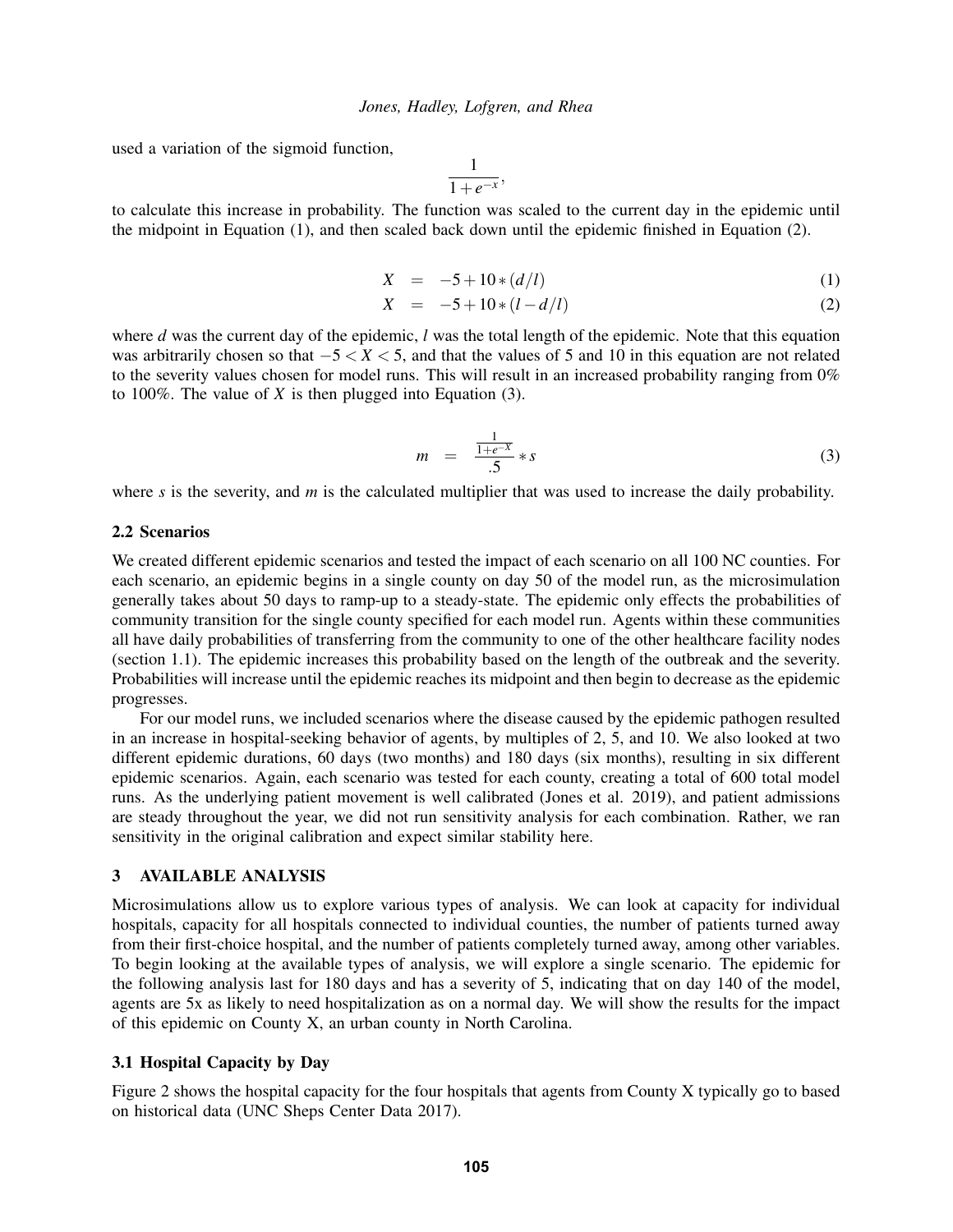

<span id="page-4-0"></span>Figure 2: Hospital capacity by day for hospitals connected to county X.

The hospital names are masked, but the order of the hospitals IDs are based on how many patients from County X typically go to each hospital, with Hospital 1 being the first choice hospital for County X (the hospital that receives the most patients from the specific county in a given year). As seen in Figure [2](#page-4-0) it takes about 70 days before Hospital 1 becomes full, and agents are turned away. On day 70, agents would be less than 2.5x as likely to go to a hospital than on a normal day, which is well short of the epidemic's peak of 5.0x. Also notice that on day 50, Hospital 3 was only at about 35% capacity. Shortly after the peak of the epidemic, this hospital surpassed 70% capacity, doubling the number of patients in the hospital.

### 3.2 Agents Turned Away

County X is not the only county that relies on Hospital 1 for patient care. For example, there are 6 counties that rely on Hospital 1. Hospitals 2, 3, and 4 will also take-in patients from additional counties. If an epidemic occurs in County X, it will have ripple effects on the availability of care for agents from other counties as well. At the peak of the epidemic, over 30 agents were turned away from Hospital 1 (which has 400 hospital beds) as seen in Figure [3.](#page-5-0)

When an agent is turned away, they first seek treatment at hospitals that their first-choice hospital would transfer to. For this scenario, there were two hospitals that saw a significant increase in patients once agents started getting turned away. In Figure [4](#page-6-0) below, both hospitals are in the same network as Hospital 1. At the peak of the epidemic, they are both hovering at 100% capacity.

#### 4 OVERALL RESULTS

Of the 600 total model runs (3 severities x 2 epidemic lengths x 100 counties), 540 provided viable results. In order to be viable for analysis, the county in the scenario most start with at least 5 people in a single hospital location. This decision was made to keep hospitals out of the analysis that would not largely be affected by an epidemic occurring within a county. There were 10 counties, each with populations of less than 20,000, that did not meet our specifications.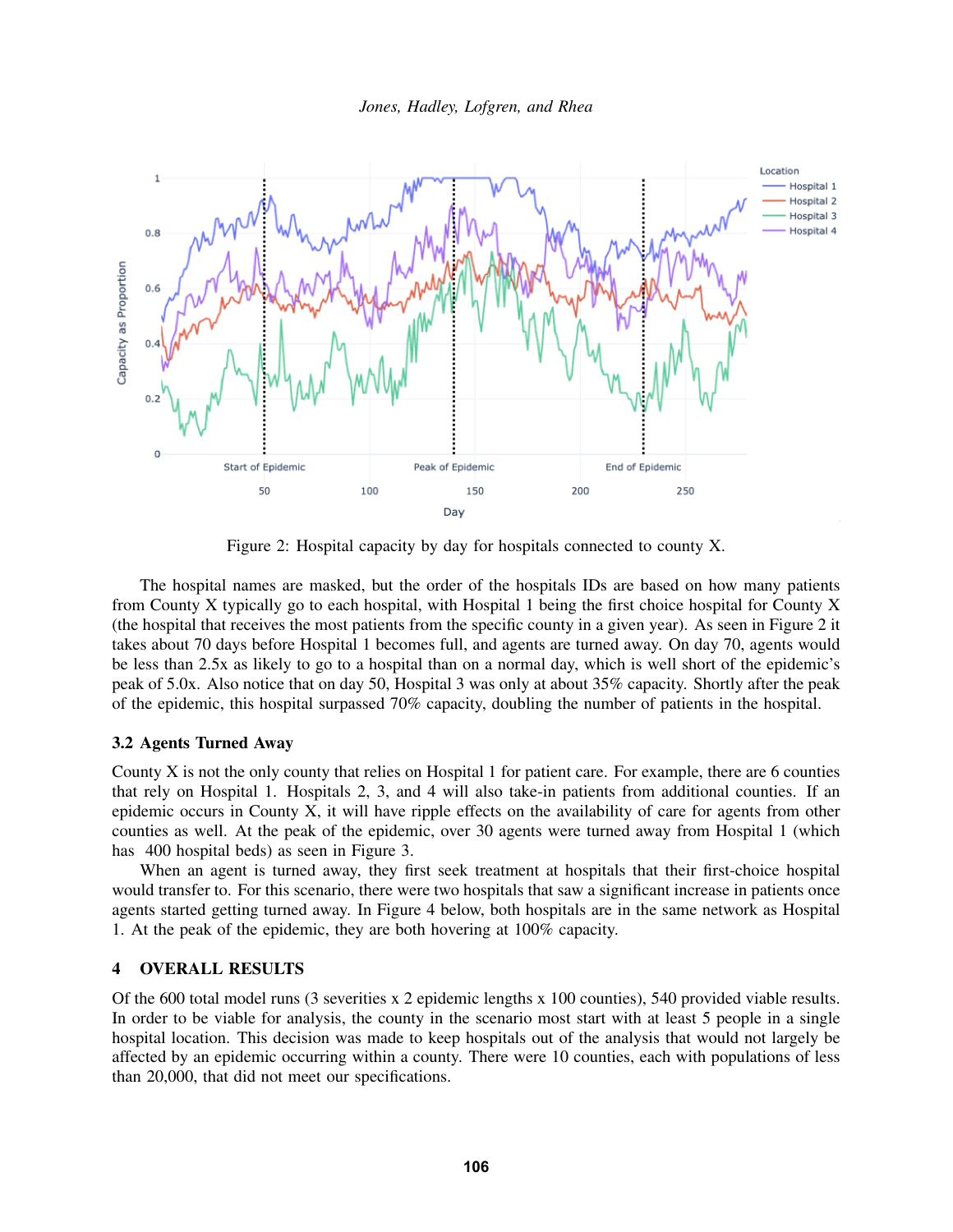



<span id="page-5-0"></span>Figure 3: Number of agents turned away from one hospital by day.

We created a rolling average for each county equal to the mean capacity of all hospitals affected by a county across a 3-day period. To assess how long hospitals would have to prepare for a surge of additional agents, we considered all scenarios in which this rolling average did not exceed 80% during the 50 day ramp-up period (449 of 540 (83%) total viable runs). Of these scenarios, only 208 ever reached a rolling average of above 90%. Table [2](#page-5-1) shows the average number of days after the epidemic began before the 90% threshold was reached.

|     | Epidemic Length Epidemic Severity County Reaching 90% Avg. Days |     |
|-----|-----------------------------------------------------------------|-----|
| 60  |                                                                 | n/a |
| 60  | 30                                                              | 30  |
| 60  | 62                                                              |     |
| 180 |                                                                 | 90  |
| 180 | 43                                                              | 80  |
| 180 | 69                                                              |     |

<span id="page-5-1"></span>Table 2: Count of counties surpassing a threshold of 90% capacity.

For the final scenario, 69 out of 90 possible counties reached a threshold above 90%. On average, it took 71 days for this threshold to be reached after the epidemic began, giving all hospitals affected by the county's epidemic just over two months to prepare additional beds.

For Table [3,](#page-6-1) we considered all counties, regardless of whether the 80% capacity threshold was reached within the first 50 days. The columns represent threshold values. A county was counted if, at some point during the model run, the rolling average was above the threshold. For the final scenario, 72 out of 90 possible counties had a 3-day window in which every hospital that a county sends agents to was at 99% capacity. However, even for the shortest (60 days) and least severe (2x multiplier) epidemic, there were still five counties that surpassed 99% capacity for all hospitals.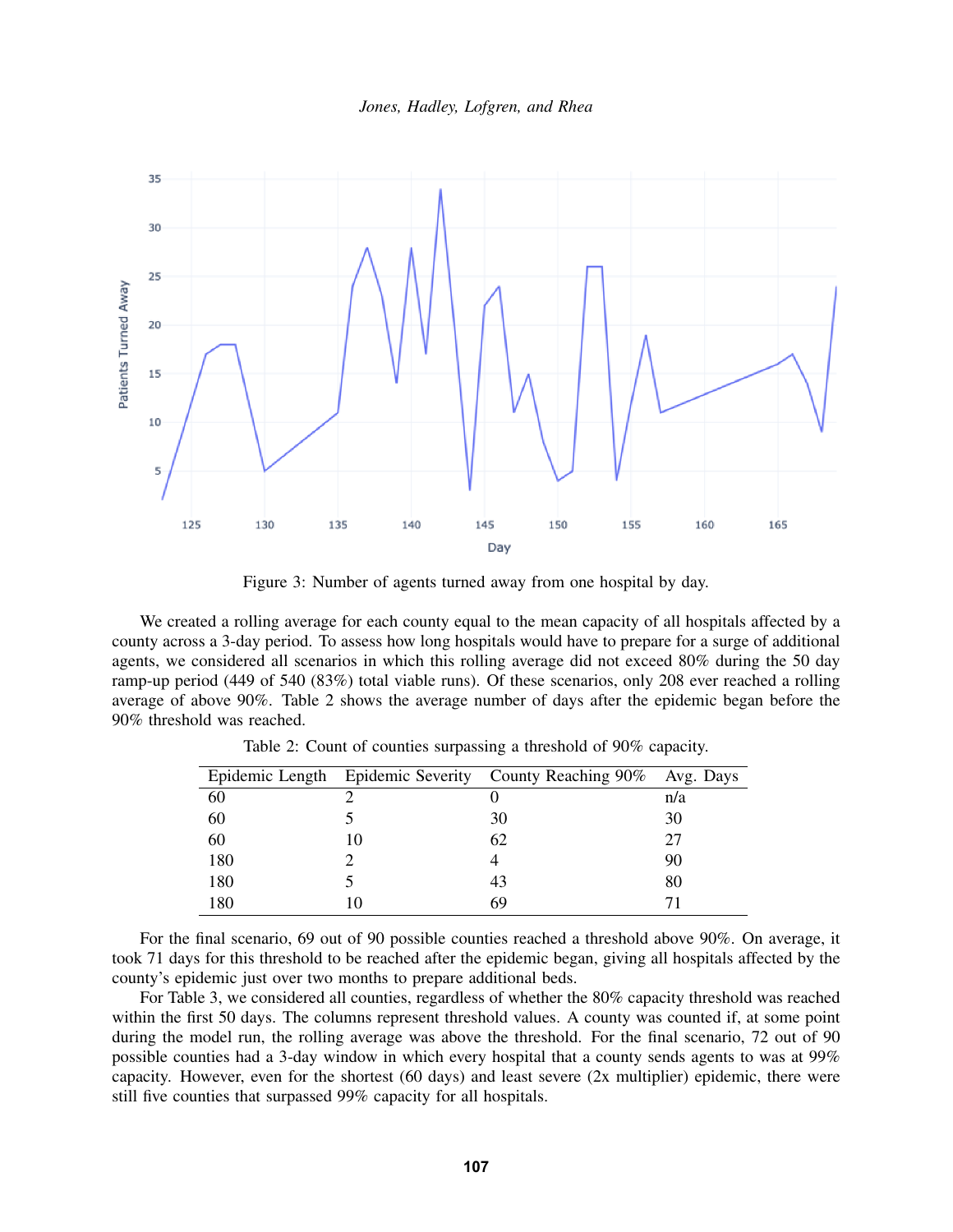

Figure 4: Hospital capacity by day for hospitals patients went to when turned away from hospital 1.

| Epidemic |          | Capacity Threshold |     |     |     |     |     |     |     |     |     |
|----------|----------|--------------------|-----|-----|-----|-----|-----|-----|-----|-----|-----|
| Length   | Severity | $90\%$             | 91% | 92% | 93% | 94% | 95% | 96% | 97% | 98% | 99% |
| 60       |          | 8                  | 8   | 8   | 8   | 8   | 8   | 8   | 8   |     | 54  |
| 60       |          | 44                 | 43  | 40  | 37  | 34  | 32  | 30  | 28  | 25  | 24  |
| 60       | 10       | 76                 | 73  | 72  | 68  | 66  | 61  | 61  | 60  | 58  | 55  |
| 180      |          | 17                 | 15  | 14  | 14  | 14  | 13  | 13  | 12  | 9   | 6   |
| 180      | 5        | 57                 | 55  | 55  | 54  | 52  | 50  | 47  | 45  | 44  | 38  |
| 180      | 10       | 83                 | 82  | 82  | 80  | 79  | 76  | 75  | 75  | 73  | 72  |

<span id="page-6-1"></span><span id="page-6-0"></span>Table 3: Count of counties surpassing different thresholds for each scenario.

## 5 CONCLUSION

We adapted a previously built agent-based model, developed to evaluate interventions that prevent the spread of healthcare-associated infections, to assess the strain on hospital capacity during an epidemic. Our microsimulation provides a platform for assessing the impact that epidemics could have on available hospital beds. It can also help counties and hospitals assess how quickly beds will fill up, where epidemic and non-epidemic patients can be expected to arrive, and how many additional beds will be needed to meet demand. The results of this analysis rely heavily on the epidemic or pandemic being simulated. For this paper, we made a few general simplifying assumptions that are likely to have large impacts on our results. With those assumptions in mind, epidemics that result in agents having a severe disease forced hospitals to reach maximum capacity within a matter of months, almost regardless of the county the epidemic took place. Even with length of stay remaining constant and the epidemic remaining concentrated in a single county, all hospitals receiving agents from the county of the epidemic will reach maximum capacity for several scenario and county combinations. We have begun working with public health experts and healthcare stakeholders to create a COVID-19 specific version of this model. Our next steps are to enable assessment of personal protective equipment and staffing needs, as well as allow agent interaction within hospitals to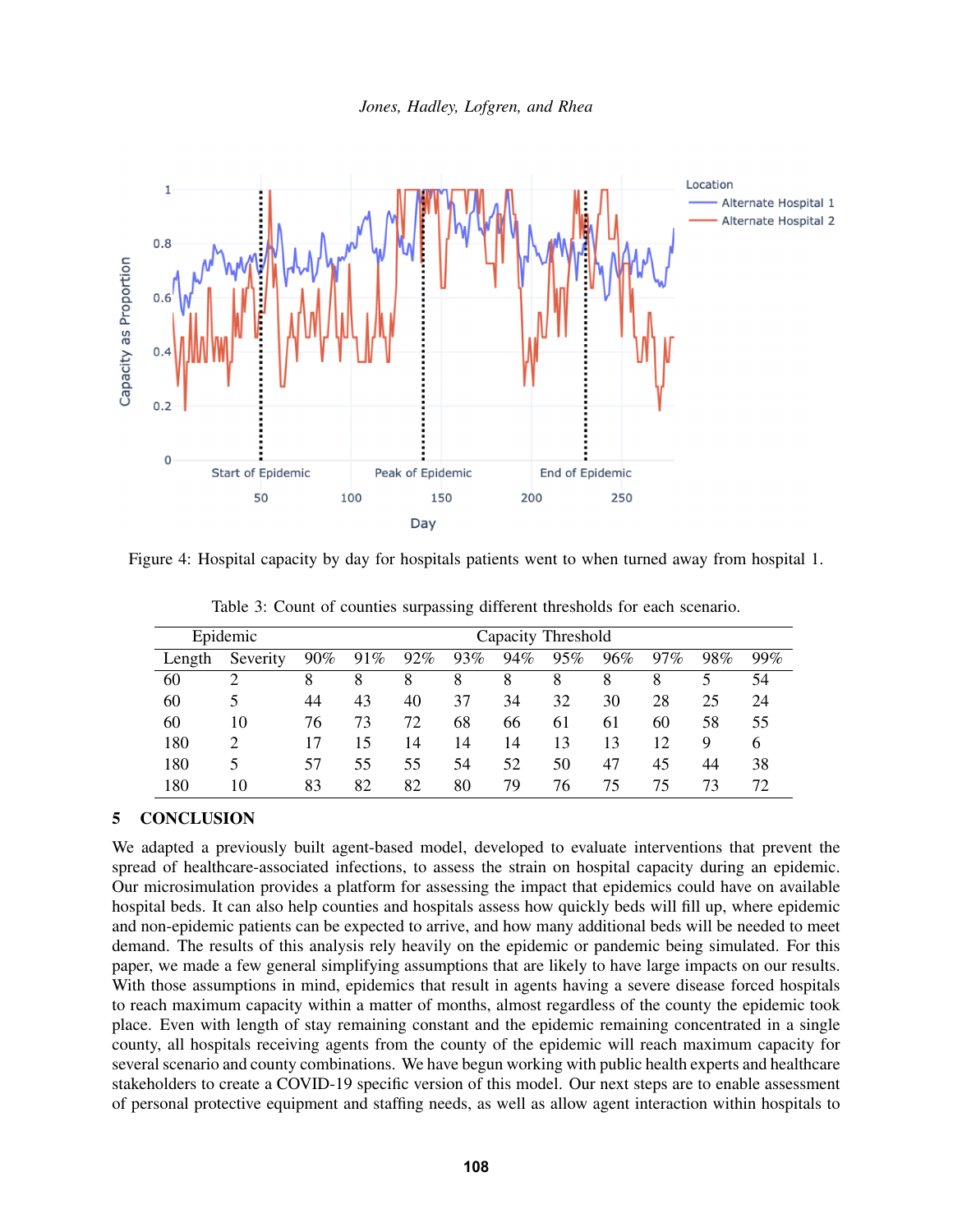## *Jones, Hadley, Lofgren, and Rhea*

generate new cases. We also hope to Incorporate real time hospitalization counts by hospital to help create a more realistic analysis of when hospitals will reach capacity.

### 5.1 Next Steps

The model does not currently support agent interaction or disease spread through agent proximity. For a future agent-based model that does spread disease using something such a β*SI* transition probability, we will allow agents or hospitals the ability to spread out patients to other available beds [\(Braithwaite](#page-7-9) [et al. 2013\)](#page-7-9). Currently, all hospital locations treat agents in a similar manner. We have not included the concepts of contact precautions, disease identification, nurse or doctor availability, or access to personal protective equipment. These concepts will be incorporated into our model to increase the variety of analysis available and types of diseases that can be modeled. We would also like to consider the order of events in future models. Currently, all location updates are performed before the hospitalization of agents due to the epidemic. The model has no sense of daily time and does not randomly complete steps. All steps in the model are completed in order of the agents unique ID. We will incorporate more randomness into the model and consider alternative ways to order model steps.

### ACKNOWLEDGMENTS

We would like to point out that this research was completed for the CDC MInD-Healthcare Network. Disclaimer: this work was supported by grant number U01CK000527. The conclusions, findings, and opinions expressed do not necessarily reflect the official position of the U.S. Centers for Disease Control and Prevention.

#### **REFERENCES**

- <span id="page-7-0"></span>Banach, D., B. L. Johston, D. Al-Zubeidi, A. Bartlett, and S. C. Bleasdale. 2017. "Outbreak Response and Incident Management: SHEA Guidance and Resources for Healthcare Epidemiologists in United States Acute-Care Hospitals". *Infection Control and Hospital Epidemiology* 38(12):1394–1419.
- <span id="page-7-9"></span>Braithwaite, S., B. Friedman, R. Mutter, and M. Handrigan. 2013. "Microsimulation of Financial Impact of Demand Surge on Hospitals: The H1N1 Influenza Pandemic of Fall 2009". *Health Services Research* 48(2):735–752.
- <span id="page-7-2"></span>Cavallo, J. J., D. A. Donoho, and H. P. Forman. 2020. "Hospital Capacity and Operations in the Coronavirus Disease 2019 (COVID-19) Pandemic-Planning for the Nth Patient". *JAMA Health Forum* 1(3):e200345–e200345.
- <span id="page-7-4"></span>Devapriya, P., C. T. Strmblad, M. D. Bailey, S. Frazier, J. Bulger, S. T. Kemberling, and K. E. Wood. 2015. "StratBAM: a Discrete-Event Simulation Model to Support Strategic Hospital Bed Capacity Decisions". *Journal of Medical Systems* 39(10):130.
- <span id="page-7-1"></span>Hick, J. L., D. Hanfling, M. K. Wynia, and A. T. Pavia. 2020. "Duty to Plan: Health Care, Crisis Standards of Care, and Novel Coronavirus SARS-CoV-2.". Discussion Paper. National Academy of Medicine, Washington DC.
- <span id="page-7-7"></span>Hilscher, R., K. Jones, and S. Rhea. 2019. *Overview, Design Concepts, and Details (ODD) Protocol for the NC-MInD Agent-Based Model*. [https://github.com/RTIInternational/NCMInD/blob/master/Stewardship-paper-ODD/S1%20-%](https://github.com/RTIInternational/NCMInD/blob/master/Stewardship-paper-ODD/S1%20-%20Stewardship%20ODD.pdf) [20Stewardship%20ODD.pdf,](https://github.com/RTIInternational/NCMInD/blob/master/Stewardship-paper-ODD/S1%20-%20Stewardship%20ODD.pdf) accessed 24*th* April 2020.
- <span id="page-7-6"></span>Jones, K., B. Munoz, J. Rineer, G. Bobashev, R. Hilscher, and S. Rhea. 2019. "On Calibrating a Microsimulation of Patient Movement Through A Healthcare Network". In *Proceedings of the 2019 Winter Simulation Conference*, edited by N. Mustafee, K.-H. Bae, S. Lazarova-Molnar, M. Rabe, C. Szabo, P. Haas, and Y.-J. Son, 205–214. Piscataway, New Jersey: Institute of Electrical and Electronics Engineers, Inc.
- <span id="page-7-8"></span>NC Department of Health and Human Services 2018. "Hospitals by County 2018". Department of Health and Human Services - Division of Health Service Regulation, Raleigh, North Carolina. [https://www2.ncdhhs.gov/dhsr/data/hllistco.pdf,](https://www2.ncdhhs.gov/dhsr/data/hllistco.pdf) accessed 3 *rd* March 2018.
- <span id="page-7-5"></span>Rhea, S., R. HIlscher, J. Rineer, B. Munoz, K. Jones, S. M. Endres-Dighe, L. DiBiase, E. Sickbert-Bennett, D. Weber, J. MacFarquhar, H. Dubendris, and G. Bobashev. 2019. "Creation of a Geospatially Explicit, Agent-based Model of a Regional Healthcare Network with Application to Clostridioides difficile Infection". *Health Security* 17(4):276–290.
- <span id="page-7-3"></span>Rivers, C., J.-P. Chretien, S. Riley, J. A. Pavlin, A. Woodward, D. Brett-Major, I. Maljkovic Berry, L. Morton, R. G. Jarman, M. Biggerstaff, M. A. Johansson, N. G. Reich, D. Meyer, M. R. Snyder, and S. Pollett. 2019. "Using 'Outbreak Science' to Strengthen the Use of Models During Epidemics". *Nature Communications* 10(1):3102.